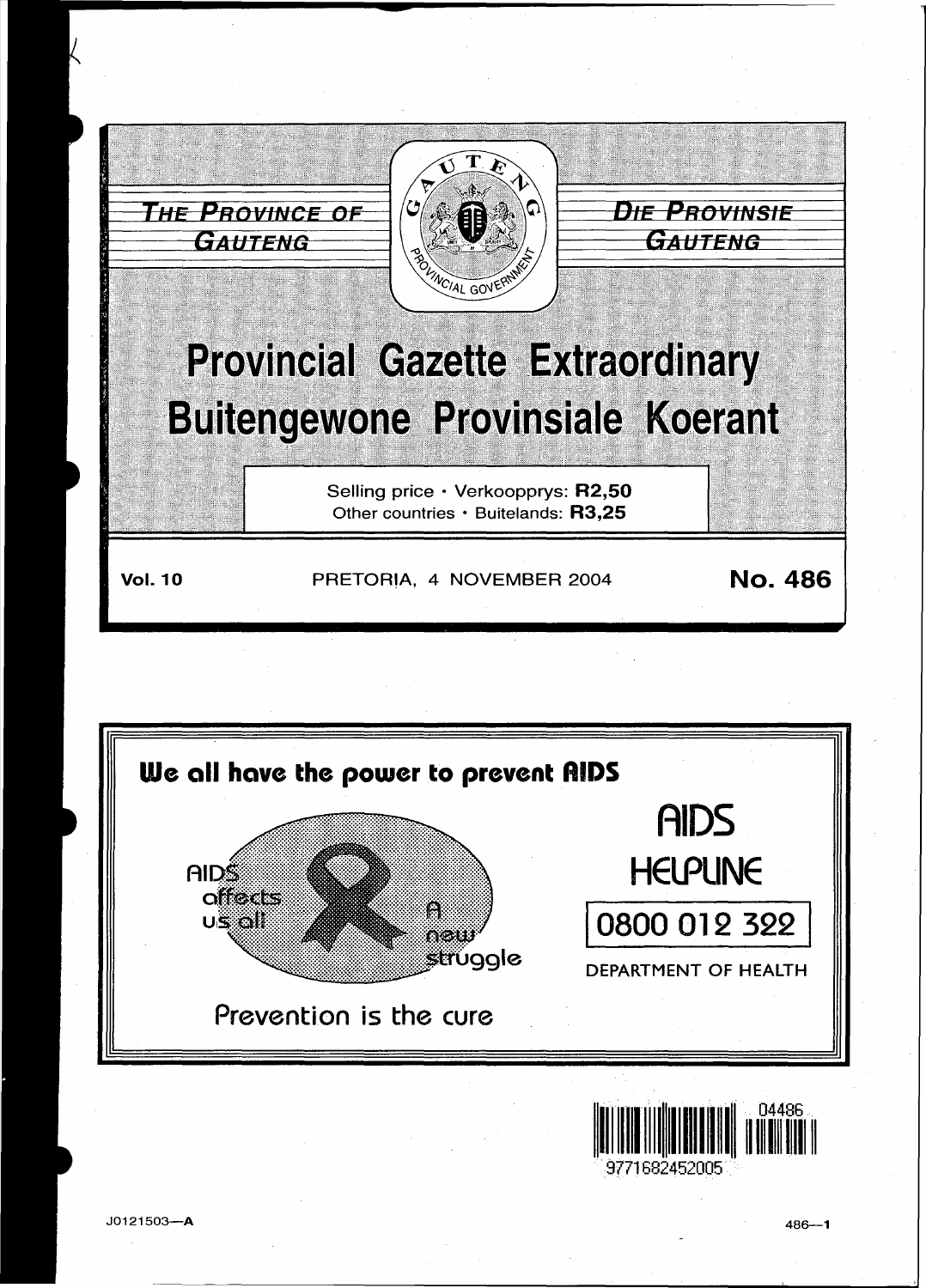No.

j I I I '·

# **CONTENTS • INHOUD**

Gazette<br>No. Page<br>No.

# **LOCAL AUTHORITY NOTICE**

2420 Town-planning and Townships Ordinance (15/1986): City of Tshwane Metropolitan Municipality: Pretoria Amendment Scheme 9509 ................................................................................................................................................................ .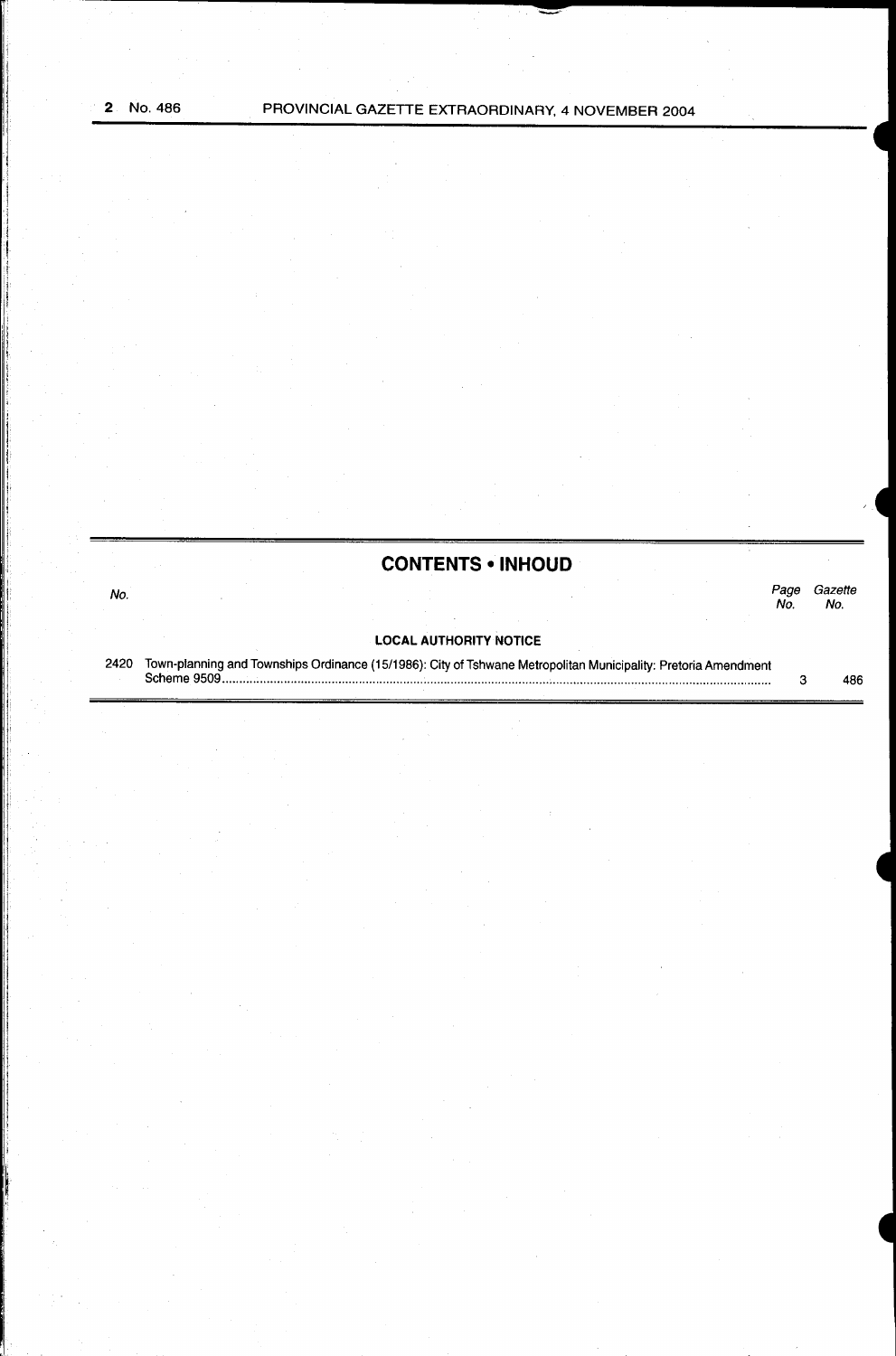/

No. 486 3

# **LOCAL AUTHORITY NOTICE**

# **LOCAL AUTHORITY NOTICE 2420**

#### CITY OF TSHWANE METROPOLITAN MUNICIPALITY

#### PRETORIA AMENDMENT SCHEME 9509

It is hereby notified in terms of the provisions of section 125 (1) of the Town-planning and Townships Ordinance, 1986 (Ordinance 15 of 1986), that the City of Tshwane Metropolitan Municipality has approved an amendment scheme with regard to the land in the township of Pretoriuspark Extension 25, being an amendment of the Pretoria Town-planning Scheme, 1974.

Map 3 and the scheme clauses of this amendment scheme are filed with the Acting General Manager: Legal Services, and are open to inspection during normal office hours.

This amendment is known as Pretoria Amendment Scheme 9509.

(K13/2/Pretoriuspark x25 (9509)) November 2004

Acting General Manager: Legal Services (Notice No 1022/2004)

# **PLAASLIKE BESTUURSKENNISGEWING 2420**

STAD TSHWANE METROPOLITAANSE MUNISIPALITEIT

#### PRETORIA WYSIGINGSKEMA 9509

Hierby word ingevolge die bepalings van artikel 125 (1) van die Ordonnansie op Dorpsbeplanning en Dorpe, 1986 (Ordonnansie 15 van 1986), bekend gemaak dat die Stad Tshwane Metropolitaanse Munisipaliteit 'n wysigingskema met betrekking tot die grand in die dorp Pretoriuspark Uitbreiding 25, synde 'n wysiging van die Pretoria-dorpsbeplanningskema, 1974, goedgekeur het.

Kaart 3 en die skemaklousules van hierdie wysigingskema word deur die Waamemende Hoofbestuurder: Regsdienste, in bewaring gehou en le gedurende gewone kantoorure ter insae.

Hierdie wysiging staan bekend as Pretoria-wysigingskema 9509.

(K13/2/Pretoriuspark x25 (9509)) November 2004

Waarnemende Hoofbestuurder: Regsdienste (Kennisgewing No 1022/2004)

#### CITY OF TSHWANE METROPOLITAN MUNICIPALITY

#### DECLARATION OF PRETORIUSPARK EXTENSION 25 AS APPROVED TOWNSHIP

In terms of section 103 of the Town-planning and Townships Ordinance, 1986 (Ordinance No. 15 of 1986), the City of Tshwane Metropolitan Municipality hereby declares the Township of Pretoriuspark Extension 25 to be an approved township, subject to the conditions as set out in the Schedule hereto.

(K13/2/Pretoriuspark x25)

#### **SCHEDULE**

CONDITIONS UNDER WHICH THE APPLICATION MADE BY FRANBERT CONSTRUCTION (PTY) L TO IN TERMS OF THE PROVISIONS OF CHAPTER Ill: PART C OF THE TOWN-PLANNING AND TOWNSHIPS ORDINANCE, 1986 (ORDINANCE NO 15 OF 1986), FOR PERMISSION TO ESTABLISH A TOWNSHIP ON PORTION 596 (A PORTION OF PORTION 197) OF THE FARM GARSTFONTEIN 374JR, PROVINCE OF GAUTENG, HAS BEEN GRANTED.

1. CONDITIONS OF ESTABLISHMENT

1.1 NAME

The name of the township shall be Pretoriuspark Extension 25.

1.2 DESIGN

The township shall consist of erven, parks and streets as indicated on General Plan SG No 3825/2004.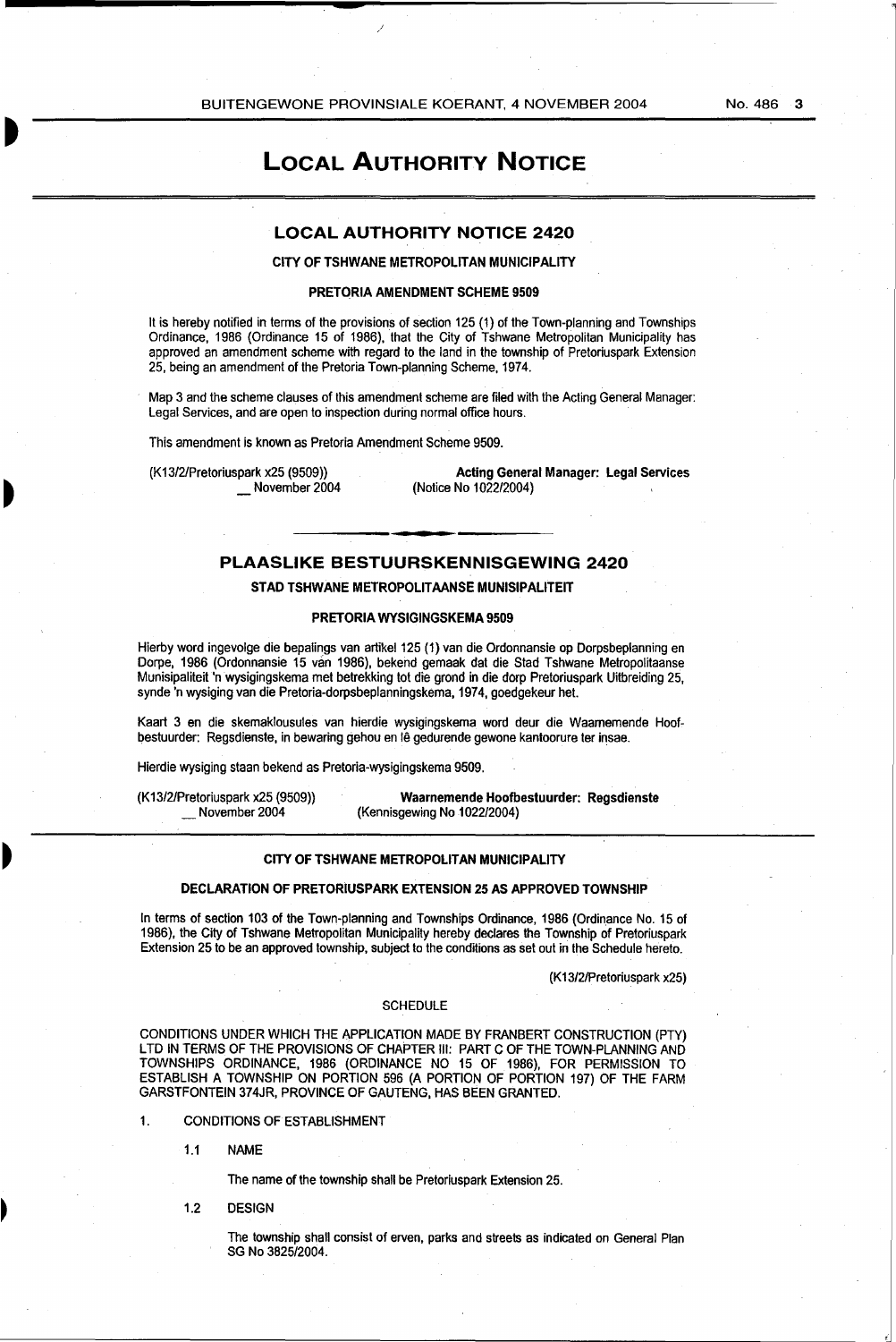#### 1.3 DISPOSAL OF EXISTING CONDITIONS OF TITLE

All erven shall be made subject to existing conditions and servitudes, if any, including the reservation of the rights to minerals, but excluding -

a) the following servitude mentioned in Condition 4 of Title Deed No T170721/2003 that only affects a street in the township;

"ONDERHEWIG aan 'n Reg van Oorpad 18,89 meter wyd ten gunste van die Algemene Publiek soos aangedui deur die figuur A E F D A op Kaart LG Nr A5505/1952, geheg aan Sertifikaat van Geregistreerde Titel T257 41/1959 gedateer ?de November 1959 en soos meer volledig sal blyk uit Notariele Akte van Serwituut 1185/1959-S geregistreer op die ?de November 1959."

#### 1.4 ENDOWMENT

Payable to the City of Tshwane Metropolitan Municipality.

The township owner shall pay the City of Tshwane Metropolitan Municipality as endowment a total amount of R570 000,00 which amount shall be used by the City of Tshwane Metropolitan Municipality for the acquisition of land for park and/or public open space purposes.

The said endowment amount shall be payable in accordance with the provisions of section 81 of the Town-planning and Townships Ordinance, 1986 (Ordinance 15 of 1986).

#### 1.5 ACCESS

No ingress from Provincial Road K-45 to the township and no egress to Provincial Road K-45 from the township shall be allowed.

#### 1.6 RECEIVING AND DISPOSAL OF STORMWATER

The township owner shall arrange the stormwater drainage of the township in such a way as to fit in with that of Road K-45 and he shall receive and dispose of the storrnwater running off or being diverted from the road.

#### 1.7 REMOVAL OR REPLACEMENT OF MUNICIPAL SERVICES

Should it become necessary to move or replace any existing municipal services as a result of the establishment of the township, the cost thereof shall be borne by the township owner.

# 1.8 DEMOLITION OF BUILDINGS AND STRUCTURES

When required by the City of Tshwane Metropolitan Municipality to do so, the township owner shall at his own expense cause to be demolished to the satisfaction of the City of Tshwane Metropolitan Municipality all existing buildings and structures situated within building line reserves and side spaces or over common boundaries. or dilapidated structures.

#### 1.9 REMOVAL OF LITTER

The township owner shall at his own expense have all litter within the township area removed to the satisfaction of the City of Tshwane Metropolitan Municipality, when required to do so by the City of Tshwane Metropolitan Municipality.

#### 1.10 REMOVAL AND/OR REPLACEMENT OF ESKOM POWER LINES

Should it become necessary to remove and/or replace any existing power lines of Eskom as a result of the establishment of the township, the cost thereof shall be borne by the township owner.

## 1.11 REMOVAL AND/OR REPLACEMENT OF TELKOM SERVICES

Should it become necessary to remove and/or replace any existing Telkom services as a result of the establishment of the township, the cost thereof shall be borne by the township owner.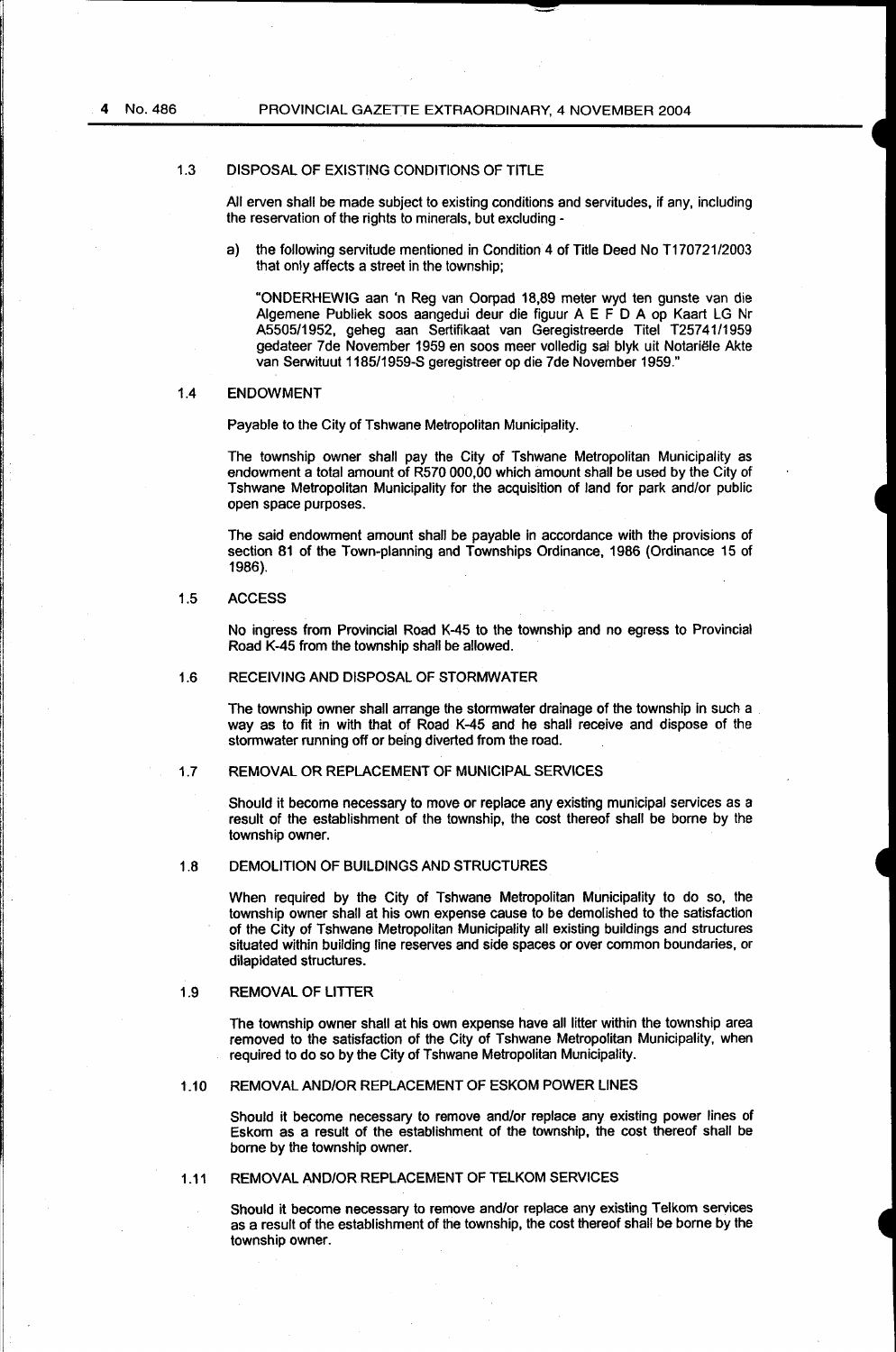All enterprises concerned should be contacted before approval of the proposal to ensure that the width of the streets is sufficient to accommodate all the required services.

# 1.12 COMPLIANCE TO CONDITIONS IMPOSED BY GDACEL

The township owner shall at his own expense comply with all the conditions imposed, by which the Gauteng Department of Agricultural, Conservation, Environment and Land Affairs has granted the applicant exemption from compliance with regulations No 1182 and 1183 promulgated in terms of section 21, 22 and 26 of the Environmental Conservation Act, 1989 (Act 73 of 1989) for the development of this township. The contract of the contract of the contract of the contract of the contract of the contract of the contract of the contract of the contract of the contract of the contract of the contract of the contract of the

# 1.13 RESTRICTION ON THE ALIENATION OF LAND

Regardless of the issuing of a certificate as contemplated in section 82(1)(b)(ii)(cc) of the Town-planning and Townships Ordinance, 1986 (Ordinance 15 of 1986), no erf in the township may be transferred or be dealt with otherwise until the City of Tshwane Metropolitan Municipality certifies that the developer has complied with the provisions of conditions 1.14.1 to 1.14.6 inclusive below.

# 1.14 THE DEVELOPER'S OBLIGATIONS

# 1.14.1 ASSOCIATION AND STATUTES

The developer must register a Section 21 Company (homeowners' association) in terms of the provisions of the Companies Act, 1973 (Act 61 of 1973). All the owners of units in the township must become members of the Section 21 Company. A copy of the registered Deed of Association (CM4) and the Company's Statutes must be submitted to the City of Tshwane Metropolitan Municipality.

The Association and Statutes must clearly state that the main objective of the homeowners' association is the maintenance of the internal engineering services of the development (ie water, sewerage, electricity, and the road and stormwater sewers). The developer is deemed to be a member of the Section 21 Company, with all the rights and obligations of an ordinary member, until the last erf has been transferred.

# 1.14.2 PROVISION OF ENGINEERING DRAWINGS

The developer must submit to the Municipality complete engineering drawings in respect of internal sewers and sewer connection points and complete engineering drawings in respect of the internal road and stormwater sewers as well as water and electricity services, prior to the commencement of the construction of the said services.

# 1.14.3 PROVISION OF A CERTIFICATE BY A PROFESSIONAL ENGINEER

Before. any erf is transferred, the Municipality must be provided with a certificate by a Professional Engineer for water, sewerage, electricity, and the internal road and stormwater sewers, in which it is certified that the internal engineering services have been completed and that the engineers accept liability for the services. The Municipality may at its own discretion allow an exception in respect of the internal road and stormwater sewers. If this is the case, the developer must give the Municipality an undertaking that the developer will complete this service on or before a certain date and must provide the Municipality with a guarantee issued by a recognized financial institution.

No building plans will be approved before the services are completed and (if applicable) taken over by the divisions of the Service Delivery Department.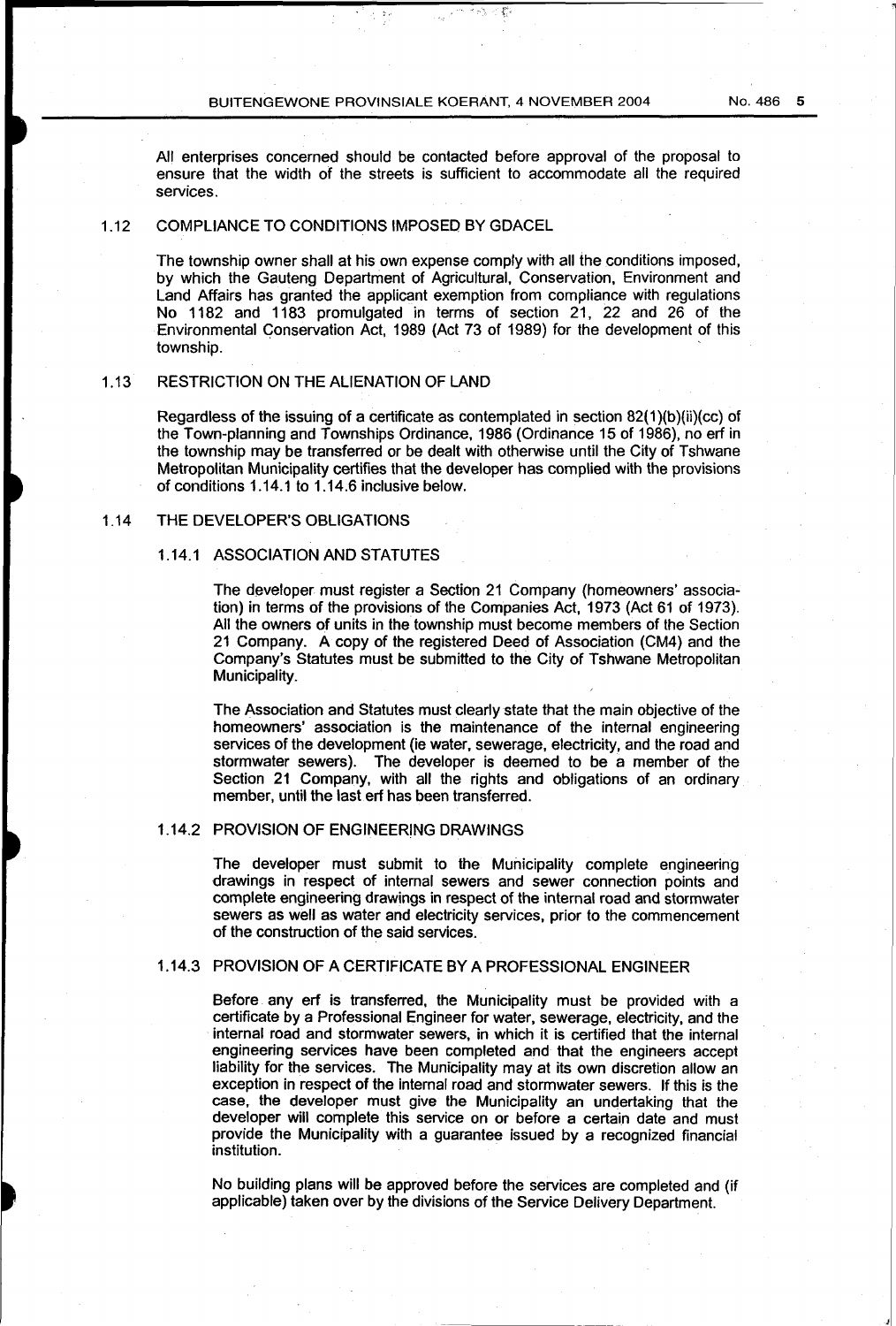#### 1.14.4 MAINTENANCE PERIOD AND GUARANTEE

A maintenance period of 12 (twelve) months commences when the last of the internal engineering services (ie water, sewerage, electricity, and the road and stormwater sewers) have been completed. The developer must furnish the Section 21 Company with a maintenance guarantee, issued by a recognized financial institution, in respect of poor workmanship and/or materials with regard to the civil engineering services and the electricity services, which guarantee must be for an amount that is equal to 5% of the contract cost of the civil services and 10% of the contract cost of the electrical services, and proof of this must be submitted to the Municipality.

# 1.14.5 APPROVAL OF BUILDING PLANS

Before any erf is transferred, the developer must have building plans approved at the Municipality in respect of every erf, in accordance with the approved site development plan. The Power of Attorney to transfer the erven must be endorsed by the Municipality.

No building plans will be approved before the services are completed and (if applicable) taken over by the divisions of the Service Delivery Department.

# 1.14.6 PROOF OF DEED OF SALE AND FINANCING

The developer must submit proof that there is a valid and enforceable deed of sale between the developer and the buyer with regard to the sale of the relevant erf and the development of the erf by the developer in accordance with the approved plan. The developer must also provide proof that a loan for the proposed development has been approved in respect of each erf. It the buyer himself or herself is to finance the proposed development, satisfactory proof must be provided in respect of this financing.

1.15 TRANSFER OF LAND TO THE SECTION 21 COMPANY (HOMEOWNERS' ASSO-CIATION)

Erven 1594 and 1663 shall be transferred to the homeowners' association (Section 21 Company) by and at the expense of the township owner.

### 2. CONDITIONS OF TITLE

- 2.1 THE ERVEN MENTIONED BELOW SHALL BE SUBJECT TO THE CONDITIONS AS INDICATED, LAID DOWN BY THE CITY OF TSHWANE METROPOLITAN MUNICIPALITY IN TERMS OF THE PROVISIONS OF THE TOWN-PLANNING AND TOWNSHIPS ORDINANCE, 1986 (ORDINANCE 15 OF 1986):
	- 2.1.1 ALL ERVEN
	- 2.1.1.1 The erf shall be subject to a servitude, 2 metre wide, for municipal services (water, sewerage, electricity and stormwater) (hereinafter referred to as "the services"), in favour of the local authority, along any two boundaries, excepting a street boundary and, in the case of a panhandle erf, an additional servitude for municipal purposes, 2 metre wide, over the entrance portion of the erf, if and when required by the local authority: Provided that the local authority may waive any such servitude.
	- 2.1.1.2 No buildings or other structures may be erected within the aforesaid servitude area and no trees with large roots may be planted within the area of such servitude or within a distance of 2 metre from it.
	- 2.1.1.3 The City of Tshwane Metropolitan Municipality shall be entitled to temporarily deposit on the land adjoining the aforesaid servitude, any material it excavates during the laying, maintenance or removal of such services and other works which in its discretion it regards necessary, and furthermore the City of Tshwane Metropolitan Municipality shall be entitled to reasonable access to the said property for the aforesaid purpose, subject to the provision that the City of Tshwane Metropolitan Municipality shall make good any damage caused during the laying, maintenance or removal of such services and other works.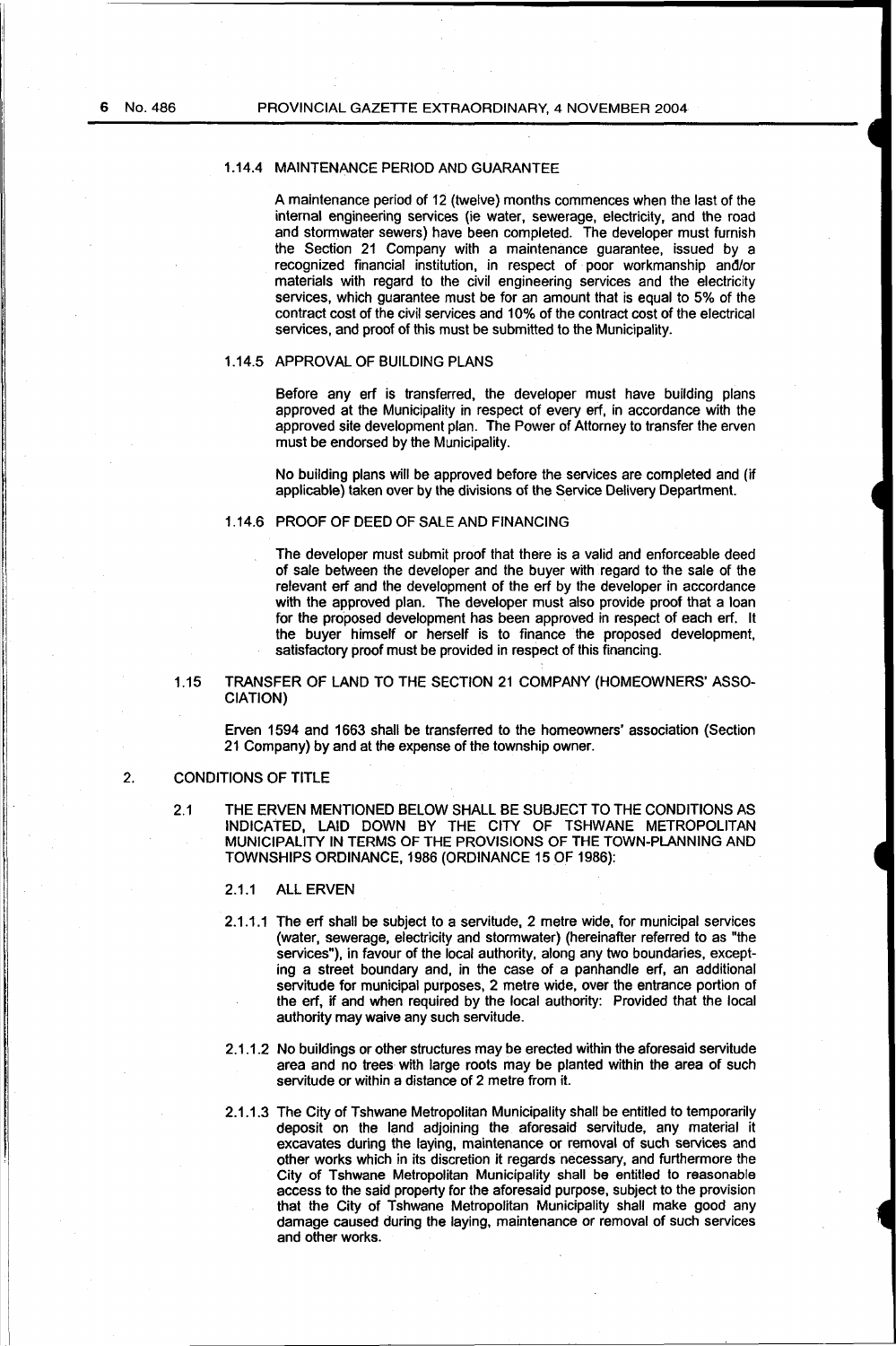**一** 

标

#### 2.1.2 ERF 1663

The erf is subject to a servitude of right of way and the use of engineering services in favour of Erven 1593 to 1662.

#### 2.1.3 ERVEN 1593, 1595 TO 1662 INCLUSIVE

Upon transfer, the owner of each erf must automatically become a member of the Section 21 Company and remain a member until he or she ceases to be the registered owner of that erf, which condition must be included in the title deed of the portion.

Transfer of the erf to a third party is allowed only with the consent of the Municipality and then only if the development of the dwelling-unit has been completed to the satisfaction of the Municipality in accordance with the approved site development plan.

### **STAD TSHWANE METROPOLITAANSE MUNISIPALITEIT**

# **VERKLARING VAN PRETORIUSPARK UITBREIDING 25 TOT GOEDGEKEURDE DORP**

Ingevolge artikel 103 van die Ordonnansie op Dorpsbeplanning en Dorpe, 1986 (Ordonnansie No 15 van 1986), verklaar die Stad Tshwane Metropolitaanse Munisipaliteit hierby die dorp Pretoriuspark Uitbreiding 25 tot 'n goedgekeurde dorp, onderworpe aan die voorwaardes uiteengesit in die bygaande Bylae.

#### BYLAE

(K13/2/Pretoriuspark x25)

STAAT VAN VOORWAARDES WAAROP DIE AANSOEK GEDOEN DEUR FRANBERT CONSTRUCTION (PTY) LTD INGEVOLGE DIE BEPALINGS VAN HOOFSTUK Ill: DEEL C VAN DIE ORDONNANSIE OP DORPSBEPLANNING EN DORPE, 1986 (ORDONNANSIE NO. 15 VAN 1986), OM TOESTEMMING OM 'N DORP OP GEDEELTE 596 ('N GEDEELTE VAN GEDEELTE 197) VAN DIE PLAAS GARSTFONTEIN 374 JR, GAUTENG, TE STIG, TOEGESTAAN IS.

#### 1. STIGTINGSVOORWAARDES

#### 1.1 NAAM

Die naam van die dorp is Pretoriuspark Uitbreidfng 25.

#### 1.2 ONTWERP

Die dorp bestaan uit erwe en strata soos aangedui op Algemene Plan LG No. 3825/2004.

# 1.3 BESKIKKING OOR BESTAANDE TITELVOORWAARDES

Aile erwe moet onderworpe gemaak word aan bestaande voorwaardes en serwitute, as daar is, met inbegrip van die voorbehoud van die regie op minerale, maar uitgesonderd -

a) die volgende serwituut genoem in Voorwaarde 4 van Akte van Transport T170721/2003 wat slegs 'n straat in die dorp raak;

"ONDERHEWIG aan 'n Reg van Oorpad 18,89 meter wyd ten gunste van die Algemene Publiek soos aangedui deur die figuur A E F D A op Kaart LG Nr A5505/1952, geheg aan Sertifikaat van Geregistreerde Titel T25741/1959 gedateer 7de November 1959 en soos meer volledig sal blyk uit Notariele Akte van Serwituut 1185/1959-S geregistreer op die 7 de November 1959."

# 1.4 BEGIFTIGING

Betaalbaar aan die Stad Tshwane Metropolitaanse Munisipaliteit.

Die dorpseienaar moet aan die Stad Tshwane Metropolitaanse Munisipaliteit, as begiftiging, 'n totale bedrag van R570 000,00 betaal, welke bedrag deur die Stad Tshwane Metropolitaanse Munisipaliteit aangewend moet word vir die verkryging van grond vir park- en/of openbare-oopruimtedoeleindes.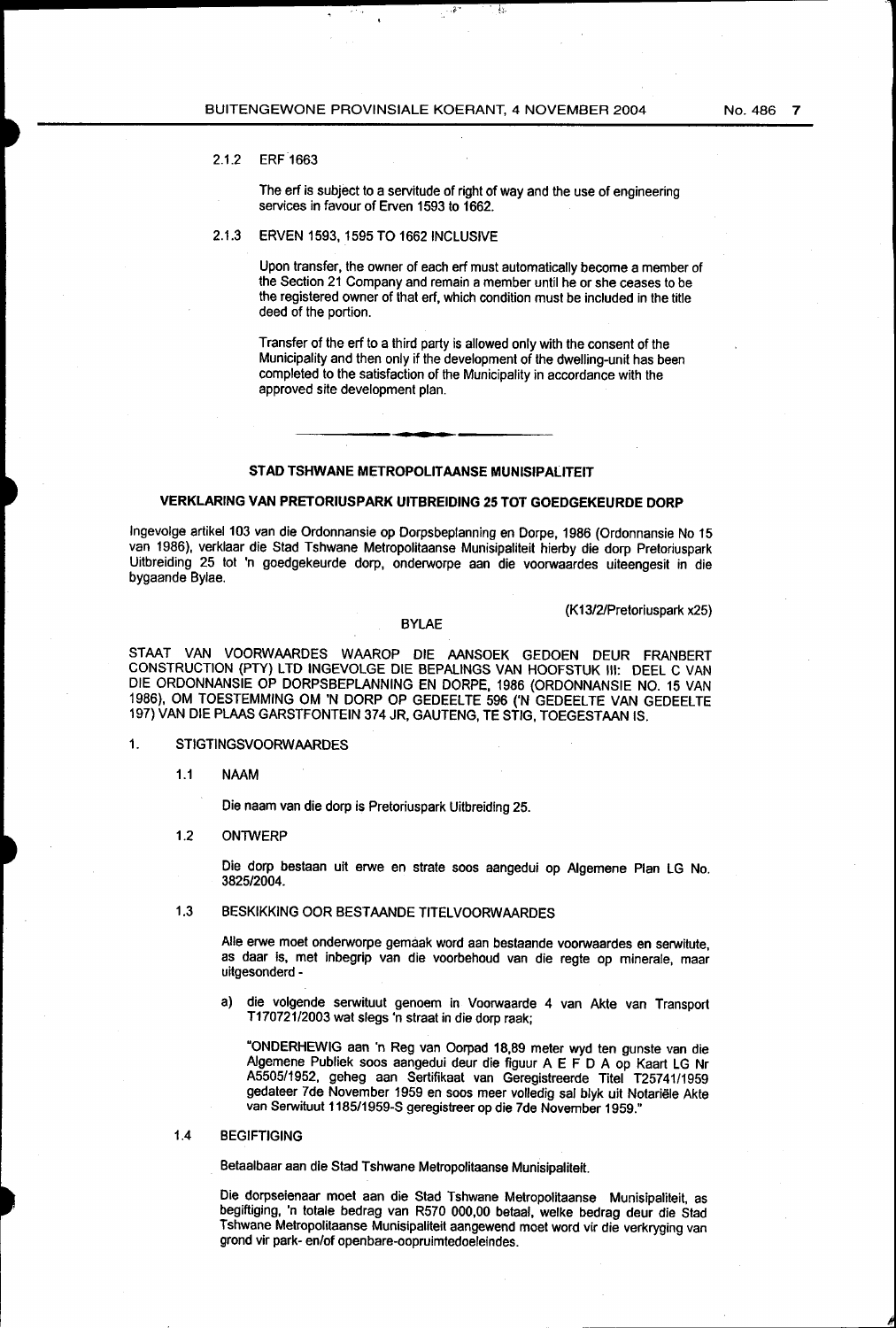Die genoemde begiftigingsbedrag is betaalbaar kragtens die bepalings van artikel 81 van die Ordonnansie op Dorpsbeplanning en Dorpe, 1986 (Ordonnansie 15 van 1986).

#### 1.5 TOEGANG

Geen ingang van Provinsiale Pad K-45 tot die dorp en geen uitgang tot Provinsiale Pad K-45 uit die dorp word toegelaat nie.

# 1.6 ONTVANGS VAN EN WEGDOEN MET STORMWATER

Die dorpseienaar moet die stormwaterdreinering van die dorp so reël dat dit inpas by die van die Pad K-45 en hy moet die stormwater wat van die pad afloop of afgelei word, ontvang en daarmee wegdoen.

#### 1.7 VERSKUIWING EN/OF VERWYDERING VAN MUNISIPALE DIENSTE

lndien dit as gevolg van die stigting van die dorp nodig word om enige bestaande munisipale dienste te verskuif of te vervang, moet die koste daarvan deur die dorpseienaar gedra word.

#### 1.8 SLOPING VAN GEBOUE EN STRUKTURE

Die dorpseienaar moet op eie koste aile bestaande geboue en strukture wat binne boulynreserwes en kantruimtes of oor gemeenskaplike grense gelê is, of bouvallige strukture laat sloop tot tevredenheid van die Stad Tshwane Metropolitaanse Munisipaliteit wanneer die Stad Tshwane Metropolitaanse Munisipaliteit dit vereis.

#### 1.9 VERWYDERING VAN ROMMEL

Die dorpseienaar moet op eie koste aile rommel binne die dorpsgebied laat verwyder tot tevredenheid van die Stad Tshwane Metropolitaanse Munisipaliteit wanneer die Stad Tshwane Metropolitaanse Munisipaliteit dit vereis.

#### 1.10 VERSKUIWING EN/OF VERWYDERING VAN ESKOM KRAGLYNE

lndien dit as gevolg van die stigting van die dorp nodig word om enige bestaande kraglyne van Eskom te verskuif, moet die koste daarvan deur die dorpseienaar gedra word.

#### 1.11 VERSKUIWING EN/OF VERWYDERING VAN TELKOM DIENSTE

lndien dit as gevolg van die stigting van die dorp nodig word om enige bestaande dienste van TELKOM te verskuif en/of te verwyder, nioet die koste daarvan deur die dorpseienaar gedra word.

#### 1.12 VOLDOENING AAN VOORWAARDES OPGELe DEUR DIE GAUTENGSE DEPAR-TEMENT VAN LANDBOU, BEWARING, OMGEWING EN GRONDSAKE (DLBOG)

Die dorpseienaar sal op sy eie koste voldoen aan al die voorwaardes wat opgele is deur (DLBOG) met die aansoek om vrystelling om aan die bepalings van Regulasie 1182 en 1183 gepromulgeer ingevolge artikel 21, 22 en 26 van die Wet op Omgewingsbewaring, 1989 (Wet No 73 van 1989) vir die ontwikkeling van die dorpsgebied.

#### 1.13 BEPERKING OP DIE VERVREEMDING VAN GROND

Ongeag die uitreiking van 'n sertifikaat soos voorgestel in Artikel 82 (1)(b)(ii)(cc) van die Ordonnansie op Dorpsbeplanning en Dorpe, 1986 (Ordonnansie 15 van 1986), sal geen erf in dorp oorgedra word of mee gehandel word anderste totdat die Stad Tshwane Metropolitaanse Munisipaliteit gesertifiseer het dat die ontwikkelaar die bepalings van voorwaardes 1.14.1 tot 1.14.6 ingesluit onderstaande, nagekom het.

#### 1.14 DIE ONTWIKKELAAR SE VERPLIGTINGE

#### 1.14.1 OPRIGTING EN STATUTE

Die dorpseienaar moet 'n Artikel 21 Maatskappy (huiseienaarsvereniging) registreer in terrne van die Maatskappyewet, 1973 (Wet 61 van 1973). 'n Kopie van die geregistreerde Akte van Oprigting (CM4) en die Maatskappy Statute moet ingedien word by die Stad Tshwane Metropolitaanse Munisipaliteit.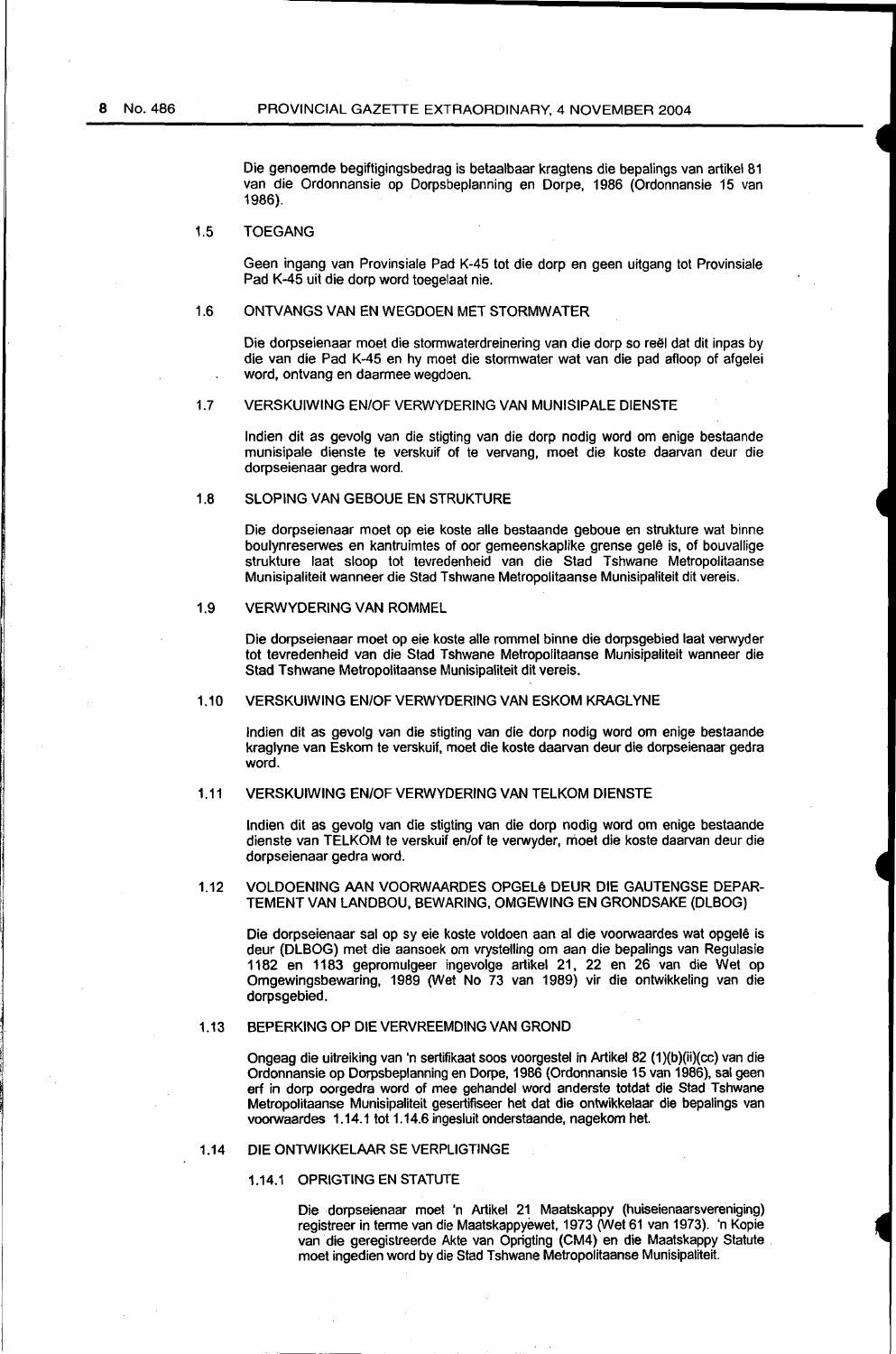Akte van Oprigting en Statute moet duidelik stipuleer dat die hoofdoelwit van die huiseienaarsvereniging die instandhouding van die interne ingenieursdienste van die dorp is (bv water, riool, elektrisiteit, paaie en stormwater riolering). Die dorpseienaar moet 'n lid van die Artikel 21 Maatskappy wees, met aile regte en verpligte van 'n gewone lid tot en met die oordrag van die laaste erf.

# 1.14.2 VOORSIENING VAN INGENIEURSTEKENINGE

Die dorpseienaar moet volledige ingenieurstekeninge met betrekking tot die interne rioleringstelsel en rioolaansluitingspunte en volledige igenieurstekeninge met betrekking tot die interne paaie en stormwaterriolering asook water en elektrisiteitsdienste by die Stad Tshwane Metropolitaanse Munisipaliteit indien alvorens konstruksie aan enige van die gemelde dienste begin mag word.

## 1.14.3 VOORSIENING VAN 'N SERTIFIKAAT DEUR 'N PROFESSIONELE INGE-NIEUR

'n lngenieursertifkaat voorsien deur 'n Professionele lngenieur moet by die Stad Tshwane Metropolitaanse Munisipaliteit ingehandig word alvorens enige van erwe oorgedra mag word, met betrekking tot water, riool, elektrisiteit en interne paaie en stormwaterriolering wat sertifiseer dat die interne ingenieursdienste voltooi is en dat die ingenieur verantwoordelikheid aanvaar vir aile dienste. Die Munisipaliteit mag op eie diskresie 'n uitsondering maak met betrekking tot interne paaie en stormwaterriolering. lndien laasgenoemde van toepassing is, moe! die dorpseienaar aan die Munisipaliteit 'n onderneming gee dat die dienste voltooi sal wees teen 'n vasgestelde datum en moet die ontwikkelaar 'n waarborg dienooreenkomstig inhandig wat deur 'n erkende finansiële instelling uitgereik is.

Bouplanne sal nie goedgekeur word alvorens die dienste voltooi en deur die Dienste Departmente oorgeneem is nie (indien van toepassing).

# 1.14.4 INSTANDHOUDINGSTERMYN EN WAARBORG

'n Twaalf (12) maande instandhoudingstermyn wat 'n aanvang neem met die voltooiing van die laaste interne ingenieursdienste (bv. water, riool, elektrisiteit en die paaie en storrnwaterriolering) sal gehandhaaf word. Die dorpseienaar moet 'n instandhoudingswaarborg, uitgereik deur 'n erkende finansiële instelling, aan die Artikel 21 Maatskappy voorsien wat vakmanskap en/of materiale waarborg met betrekking tot siviele ingenieursdienste en elektrisiteitsdienste, welke waarborg moet gelykstaande wees aan 'n bedrag wat 5% van die kontrakkoste vir siviele dienste en 10 % van die kontrakkoste vir elektrisiteitsdienste omvang, bewys van die waarborg moet by die Stad Tshwane Metropolitaanse Munisipaliteit ingehandig word.

# 1.14.5 GOEDKEURING VAN BOUPLANNE

Voordat enige erf oorgedra word, moet die ontwikkelaar bouplanne by die Munisipaliteit laat goedkeur ten opsigte van elke erf, ooreenkomstig die goedgekeurde terreinontwikkelingsplan. Die volmag om die erwe oor te dra moet deur die Munisipaliteit bevestig word.

Geen bouplanne sal goedgekeur word voordat die dienste voltooi is en (indien van toepassing) deur die afdelings van die Departement Dienslewering oorgeneem is nie.

## 1.14.6 BEWYS VAN AKTE VAN VERKOOP EN FINANSIERING

Die ontwikkelaar moet bewys lewer dat daar 'n wettige en afdwingbare akte van verkoop tussen die ontwikkelaar en die koper ten opsigte van die verkoop van die relevante gedeelte en die ontwikkeling van die gedeelte deur die ontwikkelaar is, in oorleg met die goedgekeurde plan. Die ontwikkelaar moet ook bewys lewer dat daar 'n lening vir die voorgestelde ontwikkeling is ten opsigte van elke gedeelte. lndien die koper homself of haarself die finansiering gaan bied vir die voorgestelde ontwikkeling, moet voldoende bewys gelewer word ten opsigte van die finansiering.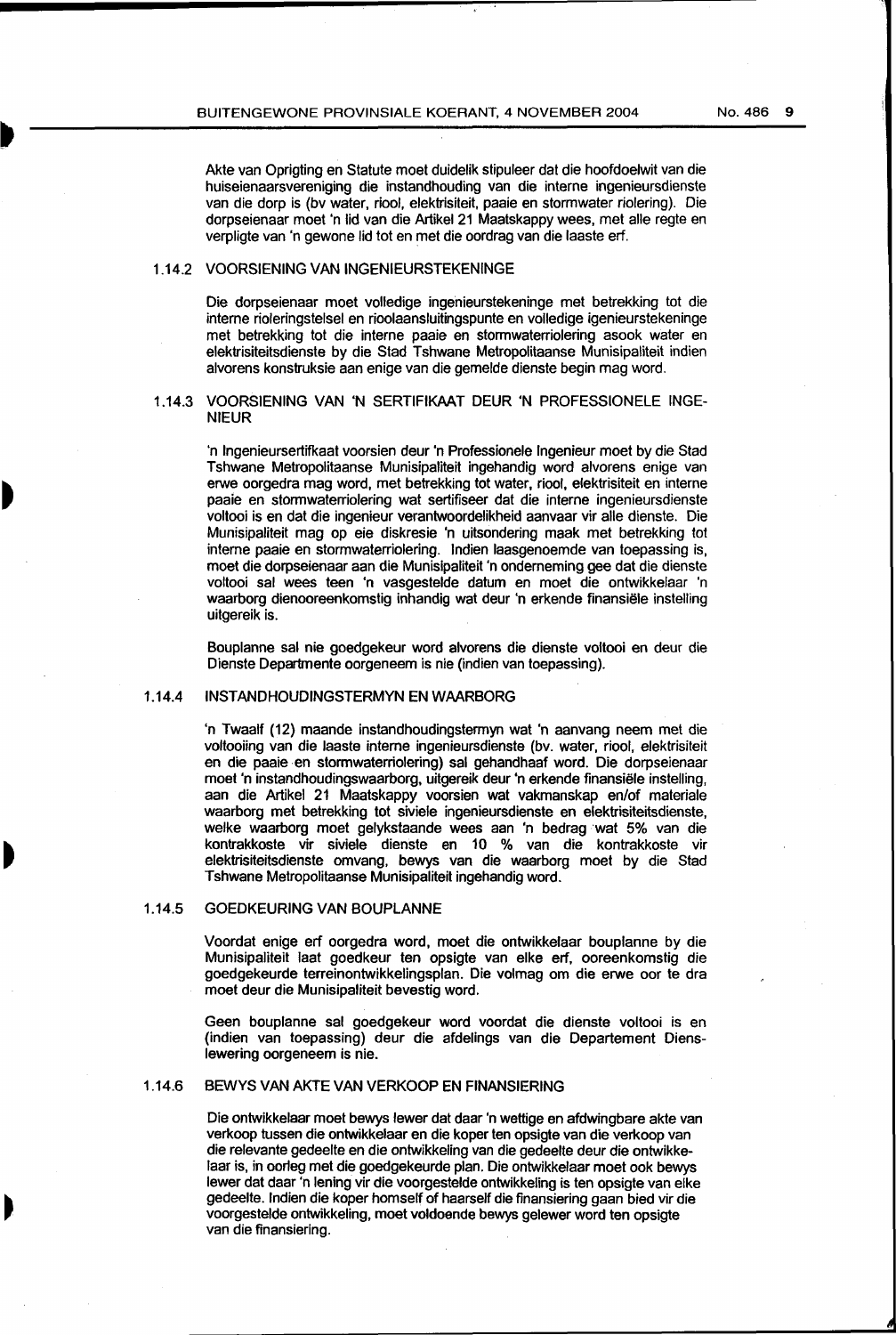1.15 ERWE OM OORGEDRA TE WORD NA DIE ARTIKEL 21 MAATSKAPPY (HUISEIENAARSVERENIGING)

Erwe 1594 en 1663 moet in die naam van 'n Artikel 21 Maatskappy geregistreer word en moet die koste daarvan deur die dorpseienaar gedra word.

# 2. TITELVOORWAARDES

2.1 DIE ERWE HIERONDER GENOEM, IS ONDERWORPE AAN DIE VOORWAARDES SOOS AANGEDUI, OPGELE DEUR DIE STAD TSHWANE METROPOLITAANSE MUNISIPALITEIT INGEVOLGE DIE BEPALINGS VAN DIE ORDONNANSIE OP DORPSBEPLANNING EN DORPE, 1986 (ORDONNANSIE 15 VAN 1986):

# 2.1.1 ALLE ERWE

- 2.1.1.1 Die erf is onderworpe aan 'n serwituut, 2 meter breed, vir munisipale dienste (water, riool, elektrisiteit, storrnwater) (hierna "die dienste" genoem), ten gunste van die Stad Tshwane Metropolitaanse Munisipaliteit langs enige twee grense, uitgesonderd 'n straatgrens en, in die geval van 'n pypsteelerf, 'n .addisionele serwituut vir munisipale doeleindes, 2 meter breed, oor die toegangsgedeelte van die erf, indien en wanneer die plaaslike bestuur dit verlang: Met dien verstande dat die plaaslike bestuur van enige sodanige serwituut mag afsien.
- 2.1.1 .2 Geen geboue of ander strukture mag binne die voornoemde serwituutgebied opgerig word nie en geen grootwortelbome mag binne die gebied van sodanige serwituut of binne 'n afstand van 2 meter daarvan geplant word nie.
- 2.1.1.3 Die Stad Tshwane Metropolitaanse Munisipaliteit is daarop geregtig om enige materiaal wat deur hom uitgegrawe word tydens die aanleg, onderhoud of verwydering van sodanige dienste en ander werke wat hy na goeddunke noodsaaklik ag, tydelik te plaas op grond wat aan die voornoemde serwituut grens, en voorts is die Stad Tshwane Metropolitaanse Munisipaliteit geregtig op redelike toegang tot genoemde grond vir die voornoemde doel, onderworpe daaraan dat die Stad Tshwane Metropolitaanse Munisipaliteit enige skade vergoed wat gedurende die aanleg, onderhoud of verwydering van sodanige dienste en ander werke veroorsaak word.

#### 2.1.2 ERF 1663

Die erf is onderworpe aan 'n serwituut van reg-van-weg en die gebruik van ingenieursdienste ten gunste van Erwe 1593 tot 1662.

# 2.1.3 ERWE 1593, 1595 TOT 1662

By oordrag moet die eienaar van elke erf outomaties 'n lid van die artikel 21 maatskappy word en 'n lid bly totdat hy of sy nie meer die geregistreerde eienaar van daardie erf is nie, en hierdie voorwaarde moet in die titelakte van die gedeelte ingesluit word.

Oordrag van die erf aan 'n derde party word slegs met die Munisipaliteit se toestemming toegelaat en dan slegs indien die ontwikkeling van die wooneenheid tot die Munisipaliteit se tevredenheid ooreenkomstig die goedgekeurde terreinontwikkelingsplan voltooi is.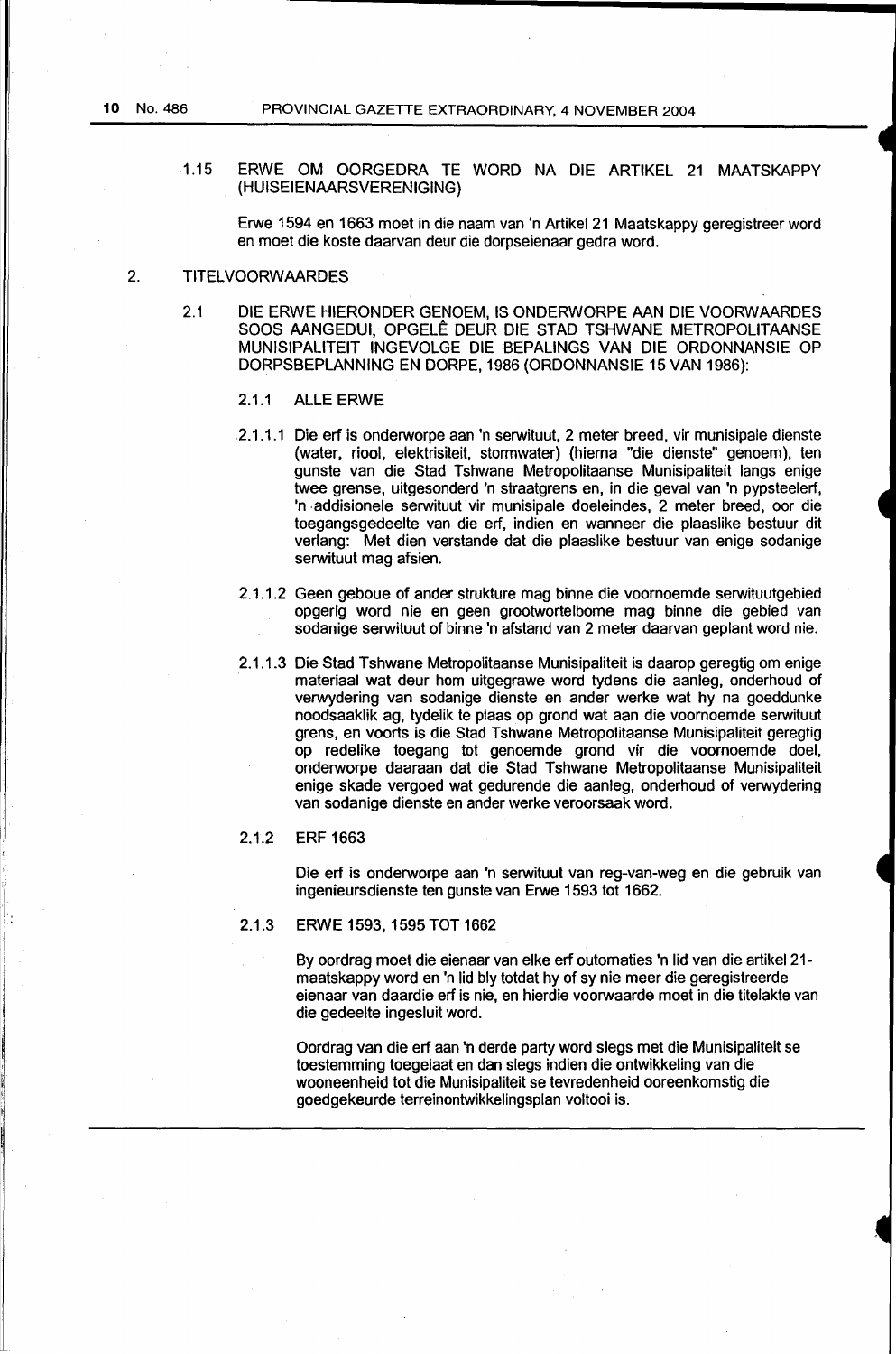BUITENGEWONE PROVINSIALE KOERANT, 4 NOVEMBER 2004

| <u>IMEOFIZANI IN KOTICH</u>                                                                                                                                               |                                        |
|---------------------------------------------------------------------------------------------------------------------------------------------------------------------------|----------------------------------------|
| The                                                                                                                                                                       |                                        |
| <b>Gauteng Provincial Gazette Function</b>                                                                                                                                |                                        |
| will be transferred to the                                                                                                                                                |                                        |
| <b>Government Printer in Pretoria</b>                                                                                                                                     |                                        |
| as from 2nd January 2002                                                                                                                                                  |                                        |
| <b>NEW PARTICULARS ARE AS FOLLOWS:</b>                                                                                                                                    |                                        |
| <b>Physical address:</b>                                                                                                                                                  | <b>Postal address:</b>                 |
| <b>Government Printing Works</b>                                                                                                                                          | Private Bag X85                        |
| <b>149 Bosman Street</b>                                                                                                                                                  | Pretoria                               |
| Pretoria                                                                                                                                                                  | 0001                                   |
| New contact persons: Awie van Zyl Tel.: (012) 334-4523<br>Mrs H. Wolmarans Tel.: (012) 334-4591                                                                           |                                        |
| Fax number: (012) 323-8805                                                                                                                                                |                                        |
| E-mail address: awvanzyl@print.pwv.gov.za                                                                                                                                 |                                        |
| <b>Contact persons for subscribers:</b>                                                                                                                                   |                                        |
|                                                                                                                                                                           | Mrs S. M. Milanzi Tel.: (012) 334-4734 |
|                                                                                                                                                                           | Mrs J. Wehmeyer Tel.: (012) 334-4753   |
|                                                                                                                                                                           | Fax.: (012) 323-9574                   |
| This phase-in period is to commence from November 2001 (suggest date of<br>advert) and notice comes into operation as from 2 January 2002.                                |                                        |
| Subscribers and all other stakeholders are advised to send their advertise-<br>ments directly to the Government Printing Works, two weeks before the<br>2nd January 2002. |                                        |
| In future, adverts have to be paid in advance<br>before being published in the Gazette.                                                                                   |                                        |
| <b>HENNIE MALAN</b>                                                                                                                                                       |                                        |
| <b>Director: Financial Management</b>                                                                                                                                     |                                        |
| Office of the Premier (Gauteng)                                                                                                                                           |                                        |

 $\blacksquare$